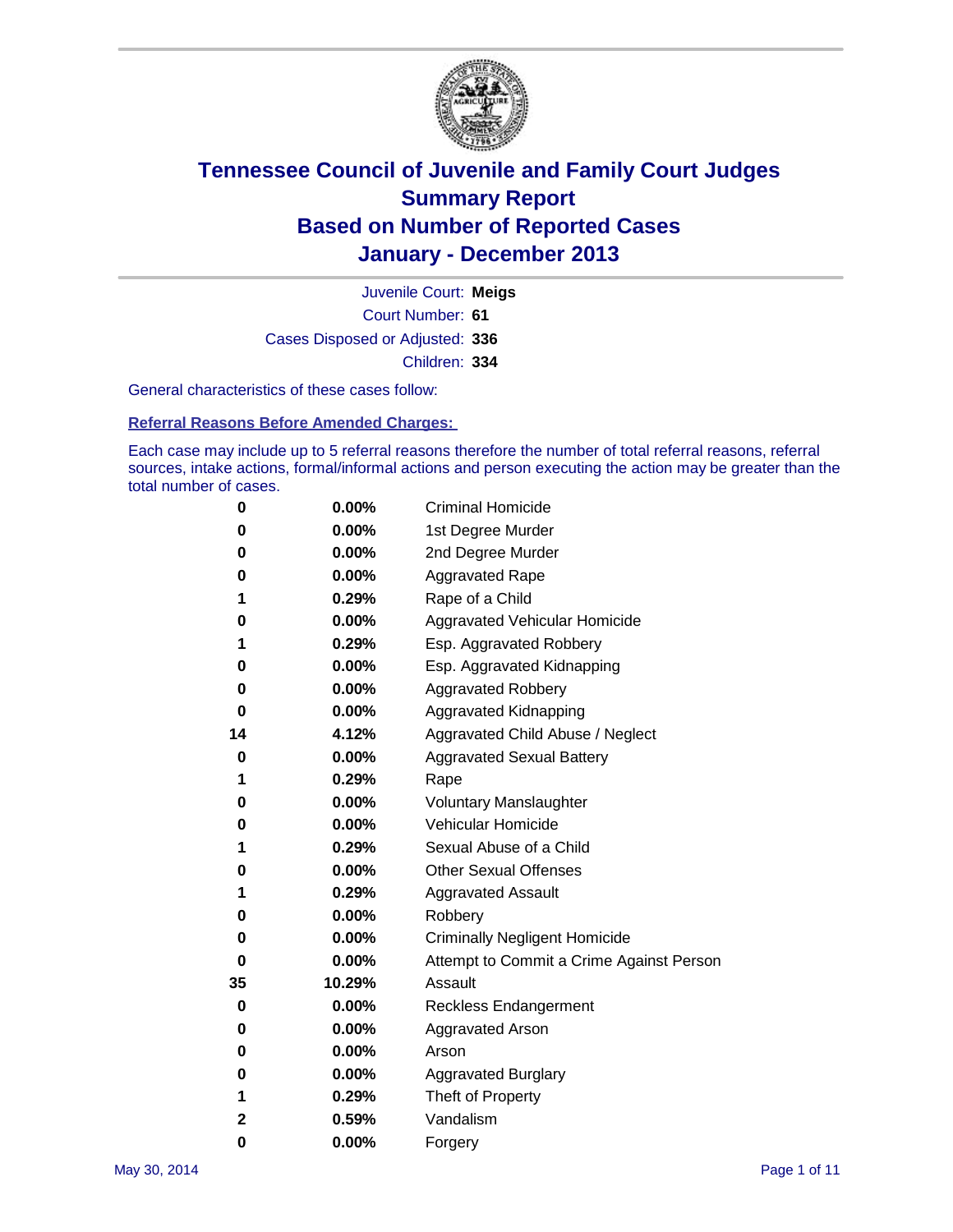

Court Number: **61** Juvenile Court: **Meigs** Cases Disposed or Adjusted: **336** Children: **334**

#### **Referral Reasons Before Amended Charges:**

Each case may include up to 5 referral reasons therefore the number of total referral reasons, referral sources, intake actions, formal/informal actions and person executing the action may be greater than the total number of cases.

| 0 | 0.00% | <b>Worthless Checks</b>                                     |
|---|-------|-------------------------------------------------------------|
| 0 | 0.00% | Illegal Possession / Fraudulent Use of Credit / Debit Cards |
| 0 | 0.00% | <b>Burglary</b>                                             |
| 0 | 0.00% | Unauthorized Use of a Vehicle                               |
| 0 | 0.00% | <b>Cruelty to Animals</b>                                   |
| 0 | 0.00% | Sale of Controlled Substances                               |
| 0 | 0.00% | <b>Other Drug Offenses</b>                                  |
| 0 | 0.00% | <b>Possession of Controlled Substances</b>                  |
| 0 | 0.00% | <b>Criminal Attempt</b>                                     |
| 0 | 0.00% | Carrying Weapons on School Property                         |
| 0 | 0.00% | Unlawful Carrying / Possession of a Weapon                  |
| 0 | 0.00% | <b>Evading Arrest</b>                                       |
| 0 | 0.00% | Escape                                                      |
| 0 | 0.00% | Driving Under Influence (DUI)                               |
| 1 | 0.29% | Possession / Consumption of Alcohol                         |
| 0 | 0.00% | Resisting Stop, Frisk, Halt, Arrest or Search               |
| 0 | 0.00% | <b>Aggravated Criminal Trespass</b>                         |
| 0 | 0.00% | Harassment                                                  |
| 0 | 0.00% | Failure to Appear                                           |
| 0 | 0.00% | Filing a False Police Report                                |
| 0 | 0.00% | Criminal Impersonation                                      |
| 1 | 0.29% | <b>Disorderly Conduct</b>                                   |
| 0 | 0.00% | <b>Criminal Trespass</b>                                    |
| 0 | 0.00% | <b>Public Intoxication</b>                                  |
| 0 | 0.00% | Gambling                                                    |
| 3 | 0.88% | Traffic                                                     |
| 2 | 0.59% | <b>Local Ordinances</b>                                     |
| 6 | 1.76% | Violation of Wildlife Regulations                           |
| 0 | 0.00% | Contempt of Court                                           |
| 2 | 0.59% | Violation of Probation                                      |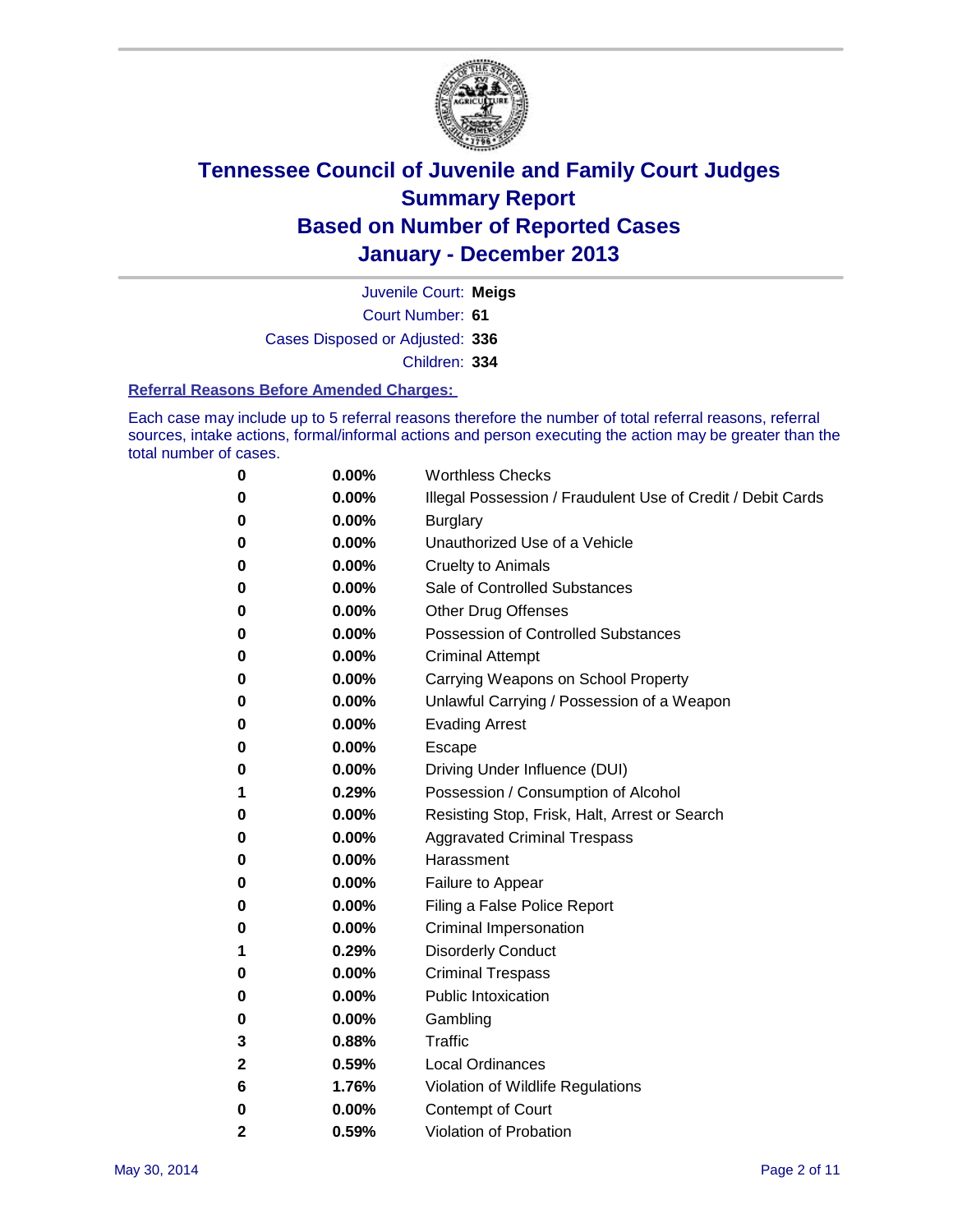

Court Number: **61** Juvenile Court: **Meigs** Cases Disposed or Adjusted: **336** Children: **334**

#### **Referral Reasons Before Amended Charges:**

Each case may include up to 5 referral reasons therefore the number of total referral reasons, referral sources, intake actions, formal/informal actions and person executing the action may be greater than the total number of cases.

| $\bf{0}$ | $0.00\%$ | Violation of Aftercare                |
|----------|----------|---------------------------------------|
| 14       | 4.12%    | <b>Unruly Behavior</b>                |
| 22       | 6.47%    | Truancy                               |
| $\bf{0}$ | 0.00%    | In-State Runaway                      |
| 0        | 0.00%    | Out-of-State Runaway                  |
| 5        | 1.47%    | Possession of Tobacco Products        |
| 0        | 0.00%    | Violation of a Valid Court Order      |
| $\bf{0}$ | 0.00%    | <b>Violation of Curfew</b>            |
| 0        | 0.00%    | Sexually Abused Child                 |
| 0        | 0.00%    | <b>Physically Abused Child</b>        |
| 48       | 14.12%   | Dependency / Neglect                  |
| $\bf{0}$ | 0.00%    | <b>Termination of Parental Rights</b> |
| 0        | 0.00%    | Violation of Pretrial Diversion       |
| 0        | 0.00%    | Violation of Informal Adjustment      |
| $\bf{0}$ | 0.00%    | <b>Judicial Review</b>                |
| 107      | 31.47%   | <b>Administrative Review</b>          |
| $\bf{0}$ | 0.00%    | <b>Foster Care Review</b>             |
| 64       | 18.82%   | Custody                               |
| 5        | 1.47%    | Visitation                            |
| 1        | 0.29%    | Paternity / Legitimation              |
| $\bf{0}$ | 0.00%    | <b>Child Support</b>                  |
| $\bf{0}$ | 0.00%    | <b>Request for Medical Treatment</b>  |
| 0        | 0.00%    | <b>Consent to Marry</b>               |
| 2        | 0.59%    | Other                                 |
| 340      | 100.00%  | <b>Total Referrals</b>                |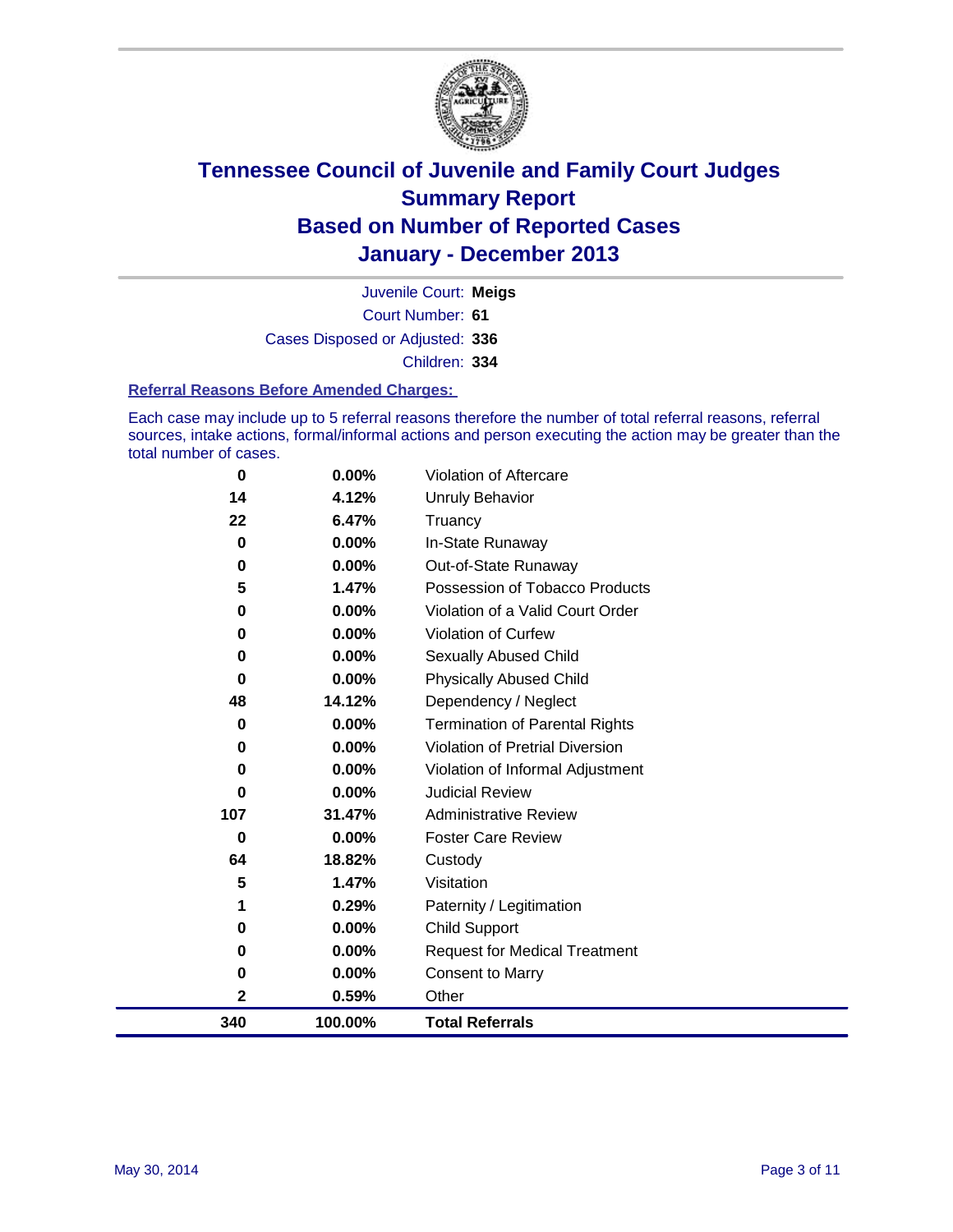

|                                 | Juvenile Court: Meigs |                                   |  |
|---------------------------------|-----------------------|-----------------------------------|--|
|                                 |                       | <b>Court Number: 61</b>           |  |
| Cases Disposed or Adjusted: 336 |                       |                                   |  |
|                                 |                       | Children: 334                     |  |
| <b>Referral Sources: 1</b>      |                       |                                   |  |
| 21                              | 6.18%                 | <b>Law Enforcement</b>            |  |
| 19                              | 5.59%                 | Parents                           |  |
| 32                              | 9.41%                 | <b>Relatives</b>                  |  |
| $\bf{0}$                        | 0.00%                 | Self                              |  |
| 80                              | 23.53%                | School                            |  |
| 0                               | 0.00%                 | <b>CSA</b>                        |  |
| 182                             | 53.53%                | <b>DCS</b>                        |  |
| 0                               | 0.00%                 | <b>Other State Department</b>     |  |
| $\bf{0}$                        | 0.00%                 | <b>District Attorney's Office</b> |  |
| $\mathbf{2}$                    | 0.59%                 | <b>Court Staff</b>                |  |
| 0                               | 0.00%                 | Social Agency                     |  |
| 0                               | 0.00%                 | <b>Other Court</b>                |  |
| $\mathbf 2$                     | 0.59%                 | Victim                            |  |
| $\mathbf 2$                     | 0.59%                 | Child & Parent                    |  |
| 0                               | 0.00%                 | Hospital                          |  |
| 0                               | 0.00%                 | Unknown                           |  |
| 0                               | 0.00%                 | Other                             |  |
| 340                             | 100.00%               | <b>Total Referral Sources</b>     |  |

### **Age of Child at Referral: 2**

| 0.30%<br>$0.00\%$ | Ages 19 and Over<br>Unknown |
|-------------------|-----------------------------|
|                   |                             |
|                   |                             |
| 8.38%             | Ages 17 through 18          |
| 19.46%            | Ages 15 through 16          |
| 14.97%            | Ages 13 through 14          |
| 12.28%            | Ages 11 through 12          |
| 44.61%            | Ages 10 and Under           |
|                   |                             |

<sup>1</sup> If different than number of Referral Reasons (340), verify accuracy of your court's data.

<sup>2</sup> One child could be counted in multiple categories, verify accuracy of your court's data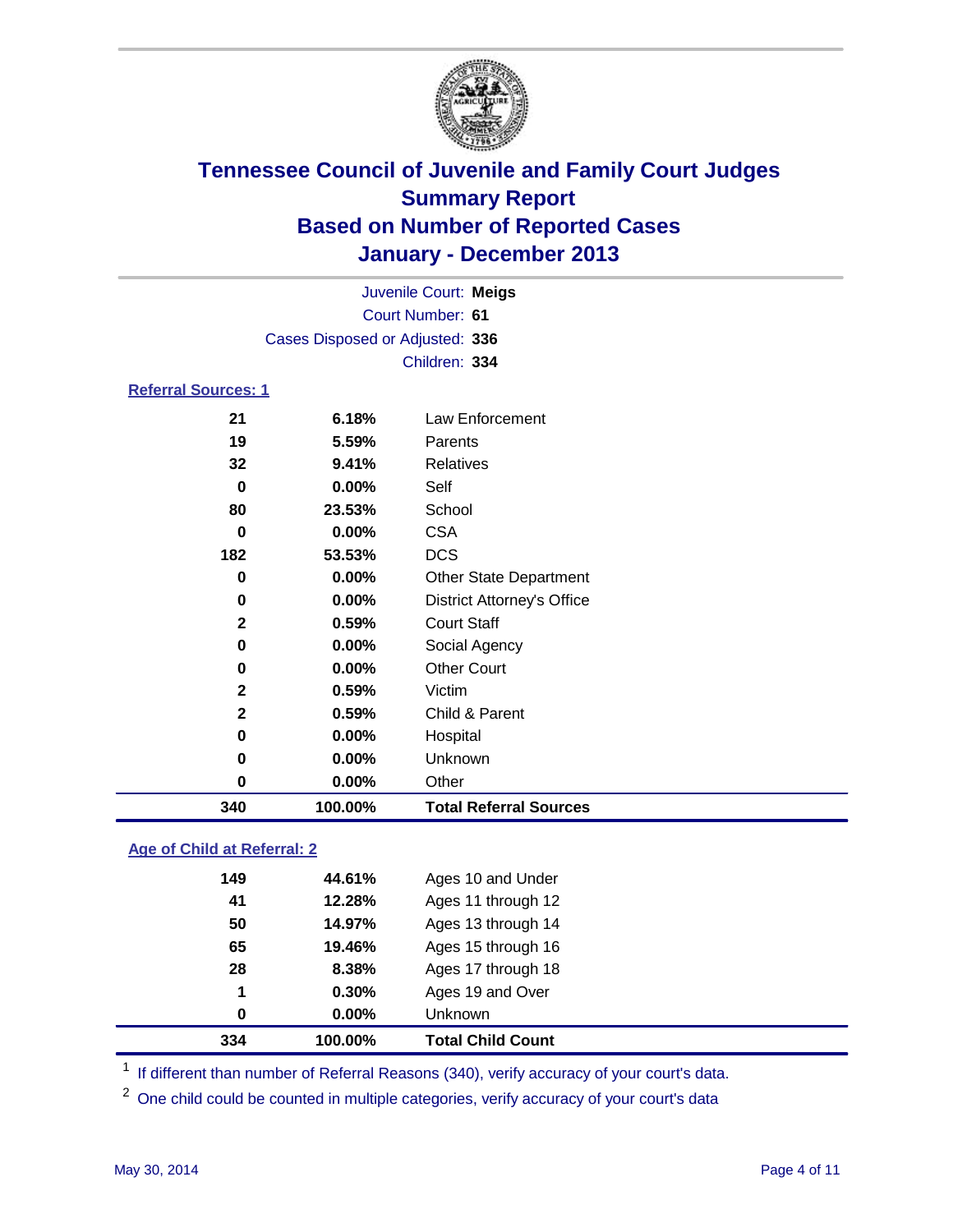

| Juvenile Court: Meigs                   |         |                          |  |
|-----------------------------------------|---------|--------------------------|--|
| Court Number: 61                        |         |                          |  |
| Cases Disposed or Adjusted: 336         |         |                          |  |
|                                         |         | Children: 334            |  |
| Sex of Child: 1                         |         |                          |  |
| 178                                     | 53.29%  | Male                     |  |
| 156                                     | 46.71%  | Female                   |  |
| $\mathbf 0$                             | 0.00%   | Unknown                  |  |
| 334                                     | 100.00% | <b>Total Child Count</b> |  |
| Race of Child: 1                        |         |                          |  |
| 327                                     | 97.90%  | White                    |  |
| 1                                       | 0.30%   | African American         |  |
| 0                                       | 0.00%   | Native American          |  |
| 0                                       | 0.00%   | Asian                    |  |
| 6                                       | 1.80%   | Mixed                    |  |
| $\bf{0}$                                | 0.00%   | Unknown                  |  |
| 334                                     | 100.00% | <b>Total Child Count</b> |  |
| <b>Hispanic Origin: 1</b>               |         |                          |  |
| 3                                       | 0.90%   | Yes                      |  |
| 331                                     | 99.10%  | No                       |  |
| $\bf{0}$                                | 0.00%   | Unknown                  |  |
| 334                                     | 100.00% | <b>Total Child Count</b> |  |
| <b>School Enrollment of Children: 1</b> |         |                          |  |
| 256                                     | 76.65%  | Yes                      |  |
| 75                                      | 22.46%  | <b>No</b>                |  |
| 3                                       | 0.90%   | Unknown                  |  |
| 334                                     | 100.00% | <b>Total Child Count</b> |  |

One child could be counted in multiple categories, verify accuracy of your court's data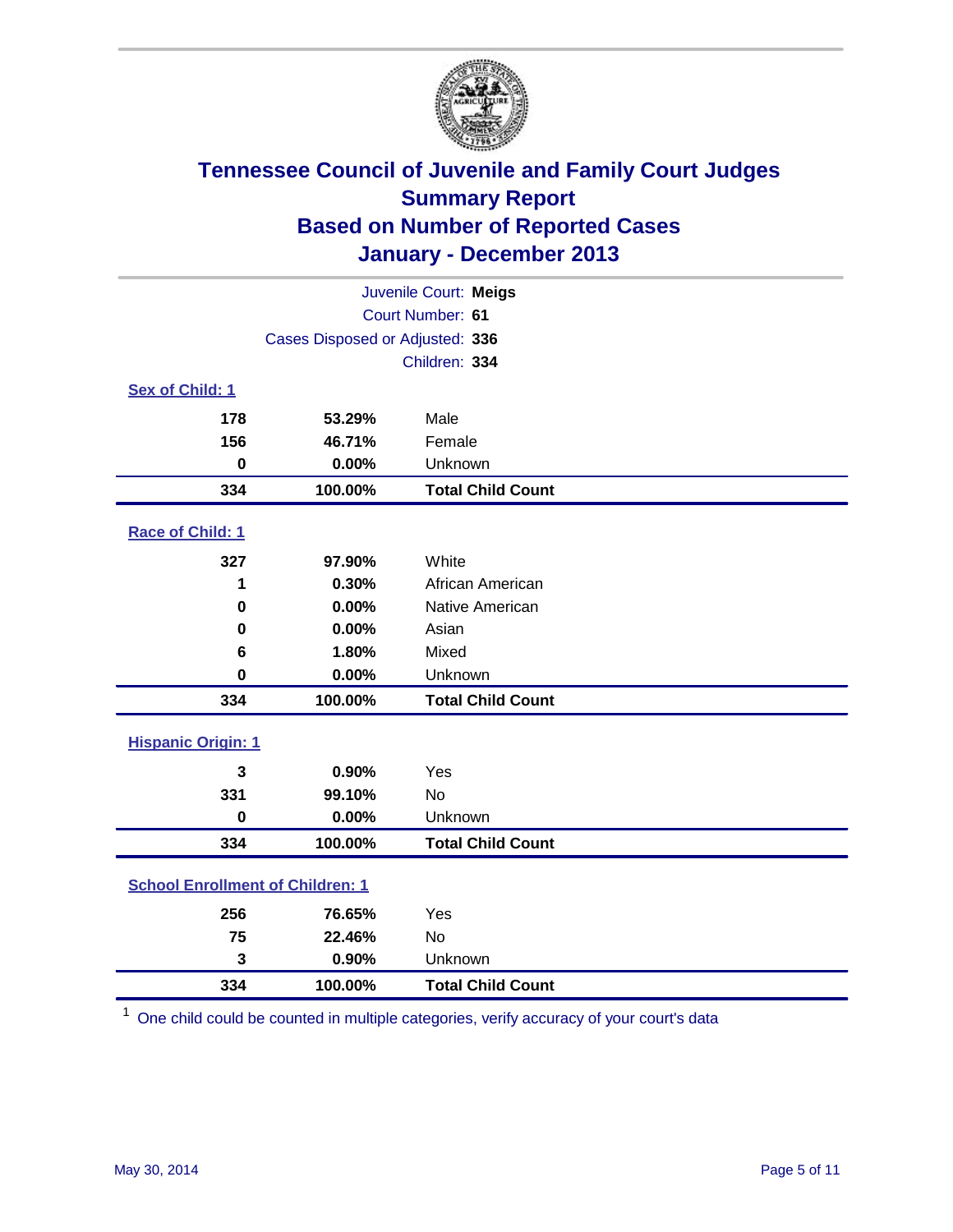

Court Number: **61** Juvenile Court: **Meigs** Cases Disposed or Adjusted: **336** Children: **334**

#### **Living Arrangement of Child at Time of Referral: 1**

| 334 | 100.00%  | <b>Total Child Count</b>     |
|-----|----------|------------------------------|
| 4   | 1.20%    | Other                        |
| 1   | 0.30%    | Unknown                      |
| 0   | $0.00\%$ | Independent                  |
| 1   | 0.30%    | In an Institution            |
| 10  | 2.99%    | In a Residential Center      |
| 8   | 2.40%    | In a Group Home              |
| 35  | 10.48%   | With Foster Family           |
| 3   | $0.90\%$ | <b>With Adoptive Parents</b> |
| 139 | 41.62%   | <b>With Relatives</b>        |
| 25  | 7.49%    | With Father                  |
| 63  | 18.86%   | With Mother                  |
| 11  | 3.29%    | With Mother and Stepfather   |
| 4   | 1.20%    | With Father and Stepmother   |
| 30  | 8.98%    | With Both Biological Parents |
|     |          |                              |

#### **Type of Detention: 2**

| 336 | 100.00%       | <b>Total Detention Count</b> |
|-----|---------------|------------------------------|
|     | $0.00\%$<br>0 | Other                        |
| 335 | 99.70%        | Does Not Apply               |
|     | 0<br>$0.00\%$ | <b>Unknown</b>               |
|     | $0.00\%$<br>0 | <b>Psychiatric Hospital</b>  |
|     | 0<br>0.00%    | Jail - No Separation         |
|     | 0<br>0.00%    | Jail - Partial Separation    |
|     | 0.00%<br>0    | Jail - Complete Separation   |
|     | 0.30%<br>1    | Juvenile Detention Facility  |
|     | 0<br>0.00%    | Non-Secure Placement         |
|     |               |                              |

<sup>1</sup> One child could be counted in multiple categories, verify accuracy of your court's data

If different than number of Cases (336) verify accuracy of your court's data.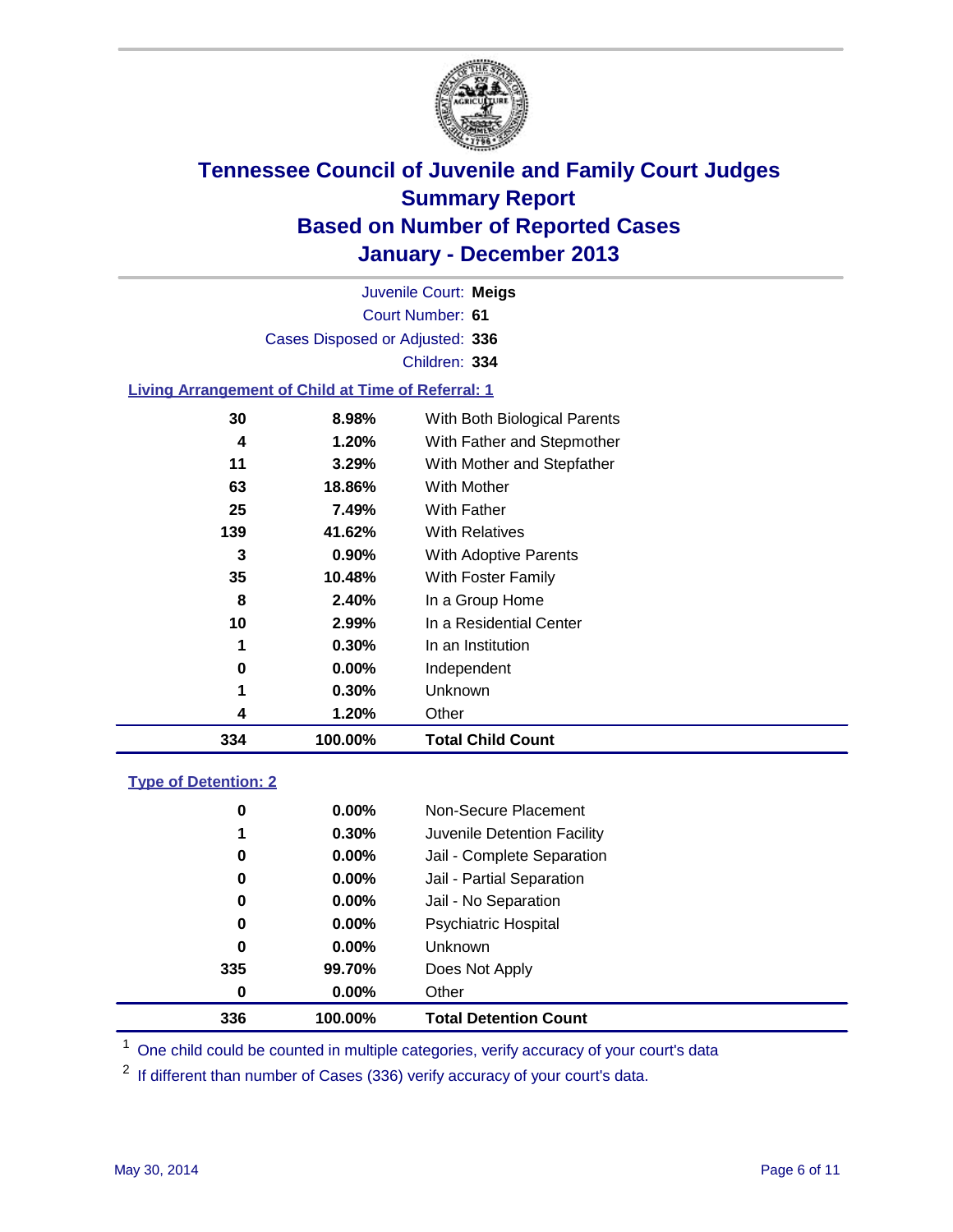

|                                                    | Juvenile Court: Meigs                         |                                     |  |  |  |
|----------------------------------------------------|-----------------------------------------------|-------------------------------------|--|--|--|
|                                                    | Court Number: 61                              |                                     |  |  |  |
| Cases Disposed or Adjusted: 336                    |                                               |                                     |  |  |  |
|                                                    | Children: 334                                 |                                     |  |  |  |
| <b>Placement After Secure Detention Hearing: 1</b> |                                               |                                     |  |  |  |
| 0                                                  | 0.00%<br>Returned to Prior Living Arrangement |                                     |  |  |  |
| 1                                                  | 0.30%                                         | Juvenile Detention Facility         |  |  |  |
| 0                                                  | 0.00%                                         | Jail                                |  |  |  |
| 0                                                  | 0.00%                                         | Shelter / Group Home                |  |  |  |
| 0                                                  | 0.00%                                         | <b>Foster Family Home</b>           |  |  |  |
| 0                                                  | 0.00%                                         | <b>Psychiatric Hospital</b>         |  |  |  |
| 0                                                  | 0.00%                                         | Unknown                             |  |  |  |
| 335                                                | 99.70%                                        | Does Not Apply                      |  |  |  |
| 0                                                  | 0.00%                                         | Other                               |  |  |  |
| 336                                                | 100.00%                                       | <b>Total Placement Count</b>        |  |  |  |
|                                                    |                                               |                                     |  |  |  |
| <b>Intake Actions: 2</b>                           |                                               |                                     |  |  |  |
| 340                                                | 100.00%                                       | <b>Petition Filed</b>               |  |  |  |
| 0                                                  | 0.00%                                         | <b>Motion Filed</b>                 |  |  |  |
| 0                                                  | 0.00%                                         | <b>Citation Processed</b>           |  |  |  |
| 0                                                  | 0.00%                                         | Notification of Paternity Processed |  |  |  |
| 0                                                  | 0.00%                                         | Scheduling of Judicial Review       |  |  |  |
| 0                                                  | 0.00%                                         | Scheduling of Administrative Review |  |  |  |
| 0                                                  | 0.00%                                         | Scheduling of Foster Care Review    |  |  |  |
| 0                                                  | 0.00%                                         | Unknown                             |  |  |  |
| 0                                                  | 0.00%                                         | Does Not Apply                      |  |  |  |
| 0                                                  | 0.00%                                         | Other                               |  |  |  |
| 340                                                | 100.00%                                       | <b>Total Intake Count</b>           |  |  |  |

<sup>1</sup> If different than number of Cases (336) verify accuracy of your court's data.

If different than number of Referral Reasons (340), verify accuracy of your court's data.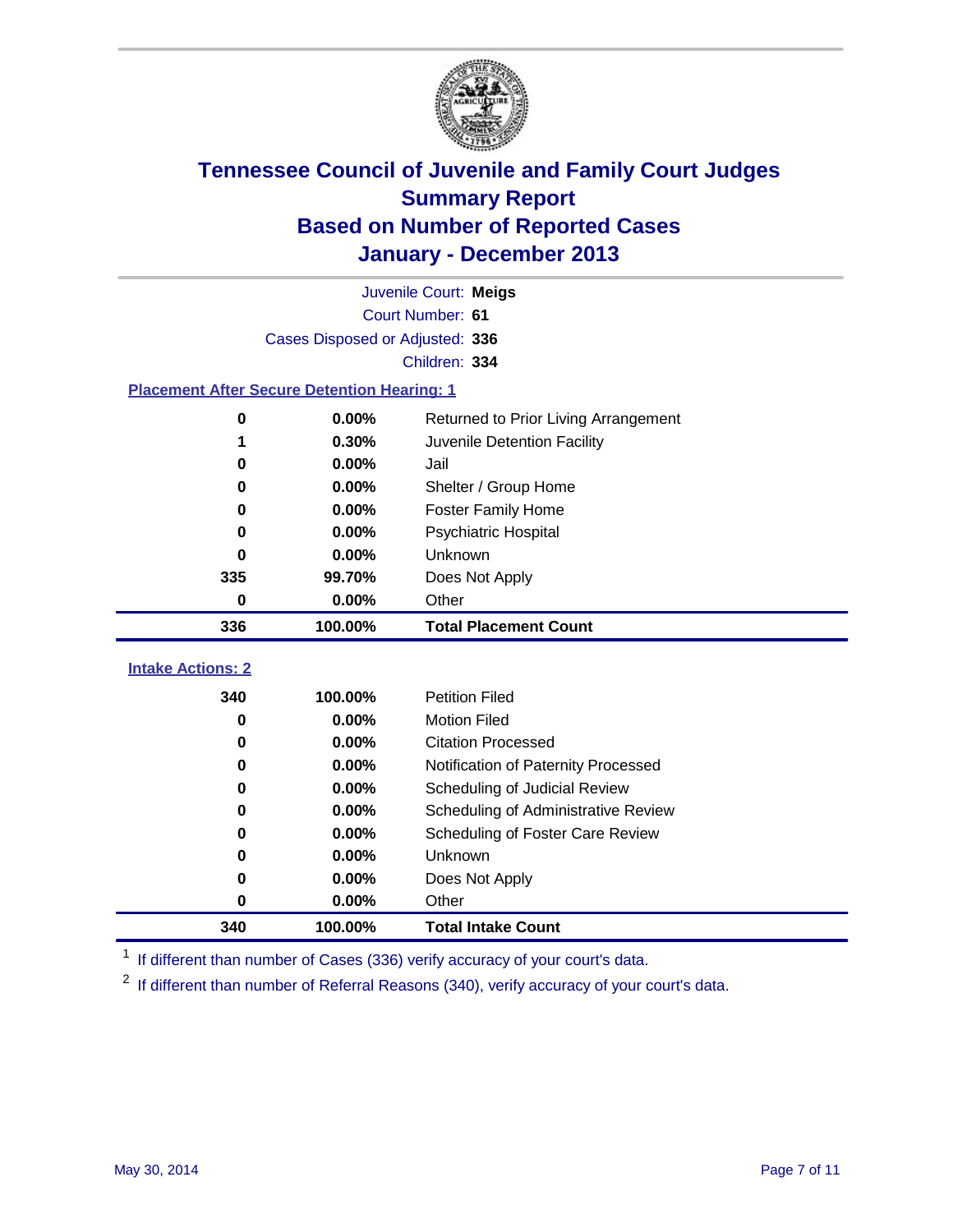

Court Number: **61** Juvenile Court: **Meigs** Cases Disposed or Adjusted: **336** Children: **334**

#### **Last Grade Completed by Child: 1**

| 334      | 100.00%  | <b>Total Child Count</b> |
|----------|----------|--------------------------|
| $\bf{0}$ | $0.00\%$ | Other                    |
| 11       | 3.29%    | Unknown                  |
| $\bf{0}$ | 0.00%    | Never Attended School    |
| 0        | 0.00%    | Graduated                |
| 1        | 0.30%    | <b>GED</b>               |
| 0        | 0.00%    | Non-Graded Special Ed    |
| 3        | 0.90%    | 12th Grade               |
| 21       | 6.29%    | 11th Grade               |
| 20       | 5.99%    | 10th Grade               |
| 23       | 6.89%    | 9th Grade                |
| 36       | 10.78%   | 8th Grade                |
| 35       | 10.48%   | 7th Grade                |
| 19       | 5.69%    | 6th Grade                |
| 22       | 6.59%    | 5th Grade                |
| 21       | 6.29%    | 4th Grade                |
| 9        | 2.69%    | 3rd Grade                |
| 9        | 2.69%    | 2nd Grade                |
| 11       | 3.29%    | 1st Grade                |
| 13       | 3.89%    | Kindergarten             |
| 9        | 2.69%    | Preschool                |
| 71       | 21.26%   | Too Young for School     |

| <b>Enrolled in Special Education: 1</b> |
|-----------------------------------------|
|                                         |

| 8   | 2.40%   | Yes                      |
|-----|---------|--------------------------|
| 317 | 94.91%  | No                       |
| 9   | 2.69%   | Unknown                  |
| 334 | 100.00% | <b>Total Child Count</b> |

One child could be counted in multiple categories, verify accuracy of your court's data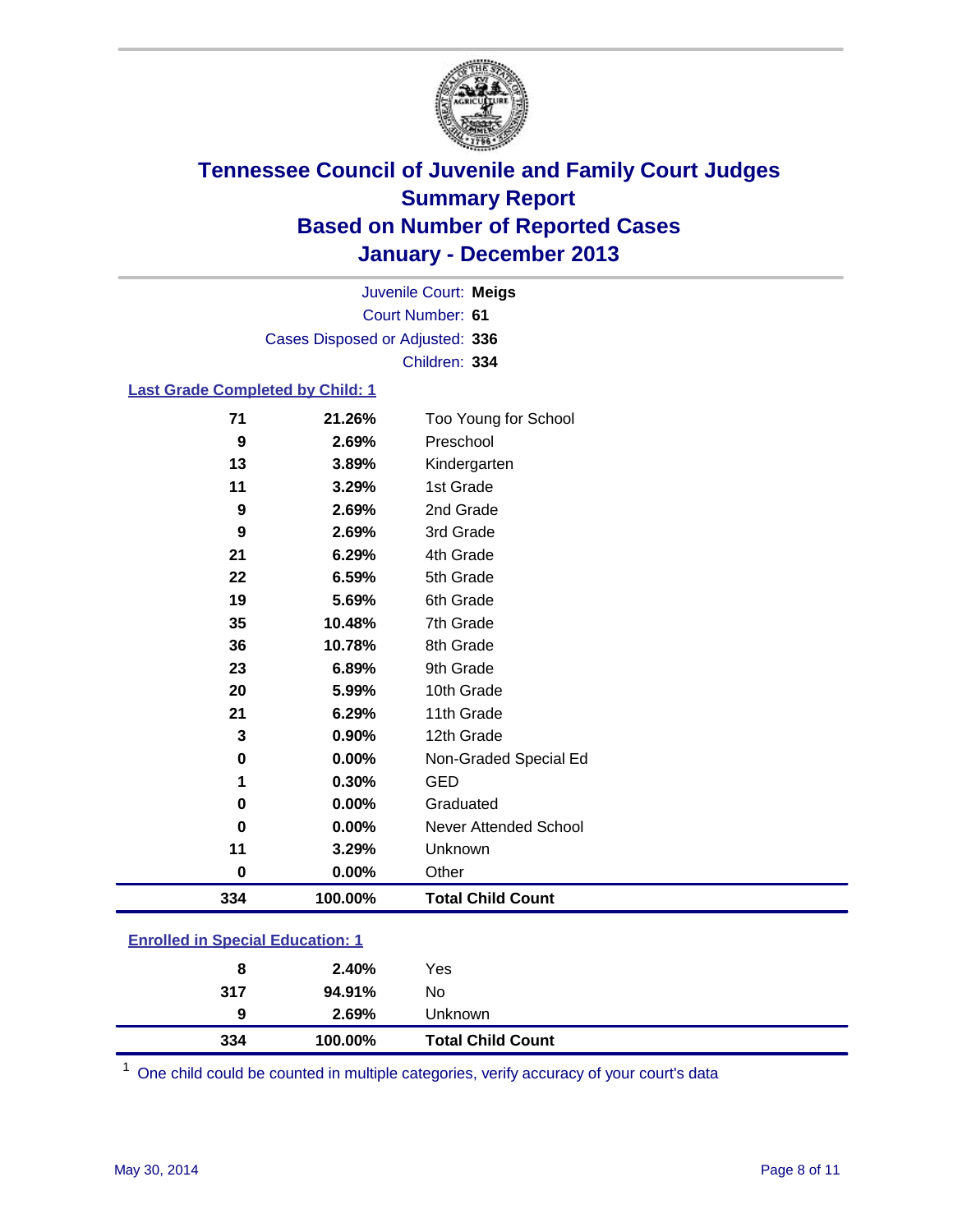

|                              |                                 | Juvenile Court: Meigs     |
|------------------------------|---------------------------------|---------------------------|
|                              |                                 | Court Number: 61          |
|                              | Cases Disposed or Adjusted: 336 |                           |
|                              |                                 | Children: 334             |
| <b>Action Executed By: 1</b> |                                 |                           |
| 321                          | 94.41%                          | Judge                     |
| 0                            | $0.00\%$                        | Magistrate                |
| 19                           | 5.59%                           | <b>YSO</b>                |
| 0                            | $0.00\%$                        | Other                     |
| 0                            | $0.00\%$                        | Unknown                   |
| 340                          | 100.00%                         | <b>Total Action Count</b> |

### **Formal / Informal Actions: 1**

| 12  | 3.53%    | Dismissed                                        |
|-----|----------|--------------------------------------------------|
| 0   | $0.00\%$ | Retired / Nolle Prosequi                         |
| 23  | 6.76%    | <b>Complaint Substantiated Delinquent</b>        |
| 19  | 5.59%    | <b>Complaint Substantiated Status Offender</b>   |
| 51  | 15.00%   | <b>Complaint Substantiated Dependent/Neglect</b> |
| 0   | $0.00\%$ | <b>Complaint Substantiated Abused</b>            |
| 0   | $0.00\%$ | <b>Complaint Substantiated Mentally III</b>      |
| 41  | 12.06%   | Informal Adjustment                              |
| 0   | $0.00\%$ | <b>Pretrial Diversion</b>                        |
| 0   | 0.00%    | <b>Transfer to Adult Court Hearing</b>           |
| 0   | $0.00\%$ | Charges Cleared by Transfer to Adult Court       |
| 0   | $0.00\%$ | Special Proceeding                               |
|     | 2.06%    | <b>Review Concluded</b>                          |
| 186 | 54.71%   | Case Held Open                                   |
|     | 0.29%    | Other                                            |
| 0   | $0.00\%$ | Unknown                                          |
| 340 | 100.00%  | <b>Total Action Count</b>                        |

<sup>1</sup> If different than number of Referral Reasons (340), verify accuracy of your court's data.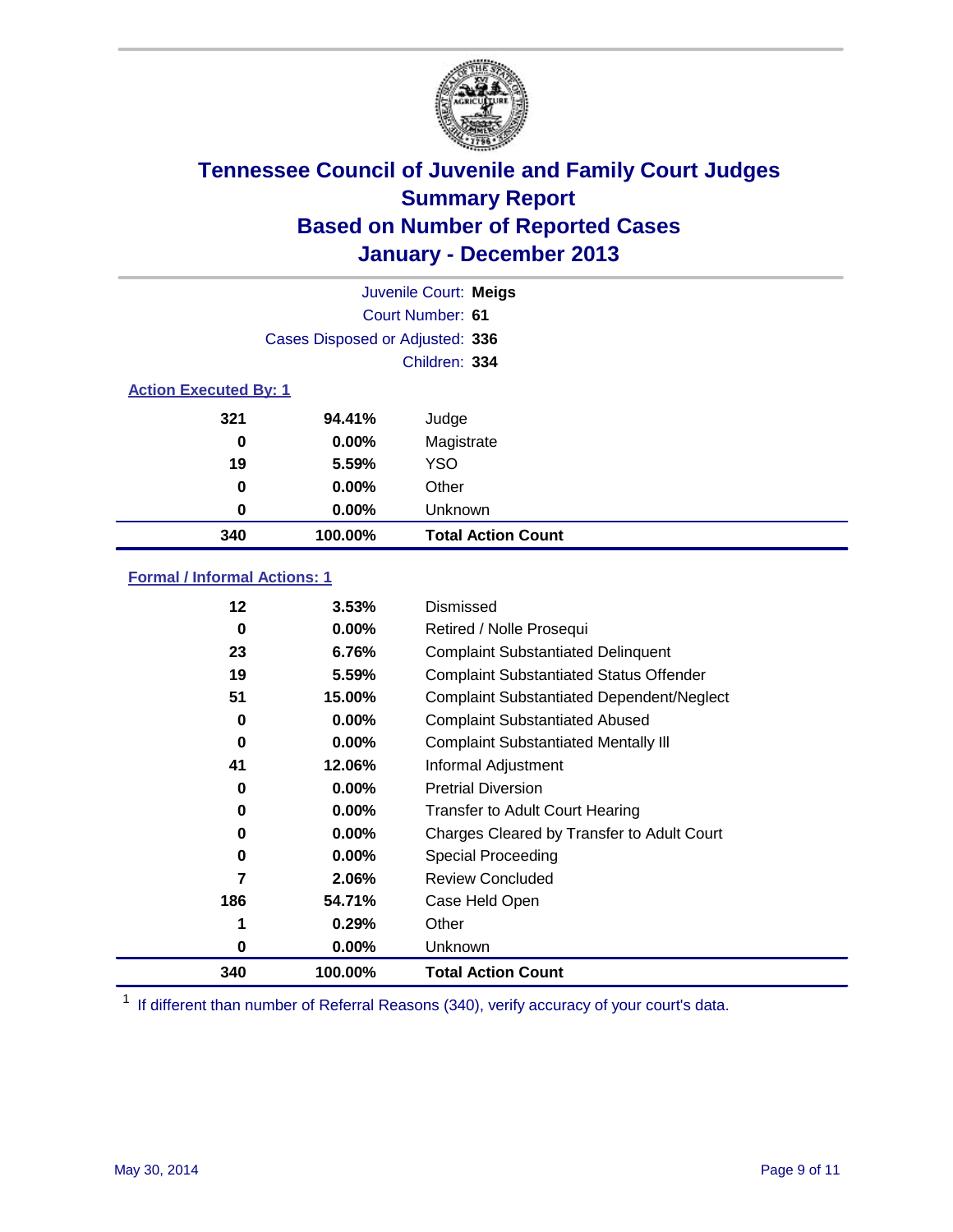

|                       |                                 | Juvenile Court: Meigs                                 |
|-----------------------|---------------------------------|-------------------------------------------------------|
|                       |                                 | Court Number: 61                                      |
|                       | Cases Disposed or Adjusted: 336 |                                                       |
|                       |                                 | Children: 334                                         |
| <b>Case Outcomes:</b> |                                 | There can be multiple outcomes for one child or case. |
| 12                    | 3.20%                           | Case Dismissed                                        |
| 8                     | 2.13%                           | Case Retired or Nolle Prosequi                        |
| 19                    | 5.07%                           | Warned / Counseled                                    |
| 186                   | 49.60%                          | Held Open For Review                                  |
| 16                    | 4.27%                           | Supervision / Probation to Juvenile Court             |
| 0                     | 0.00%                           | <b>Probation to Parents</b>                           |
| 0                     | 0.00%                           | Referral to Another Entity for Supervision / Service  |
| 0                     | 0.00%                           | Referred for Mental Health Counseling                 |
| 0                     | 0.00%                           | Referred for Alcohol and Drug Counseling              |
| 0                     | 0.00%                           | Referred to Alternative School                        |
| 0                     | 0.00%                           | Referred to Private Child Agency                      |
| 0                     | 0.00%                           | Referred to Defensive Driving School                  |
| 0                     | 0.00%                           | Referred to Alcohol Safety School                     |
| 0                     | 0.00%                           | Referred to Juvenile Court Education-Based Program    |
| 0                     | 0.00%                           | Driver's License Held Informally                      |
| 0                     | 0.00%                           | <b>Voluntary Placement with DMHMR</b>                 |
| 0                     | 0.00%                           | <b>Private Mental Health Placement</b>                |
| 0                     | 0.00%                           | <b>Private MR Placement</b>                           |
| 0                     | 0.00%                           | Placement with City/County Agency/Facility            |
| 1                     | 0.27%                           | Placement with Relative / Other Individual            |
| 25                    | 6.67%                           | Fine                                                  |
| 19                    | 5.07%                           | <b>Public Service</b>                                 |
| 3                     | 0.80%                           | Restitution                                           |
| 0                     | 0.00%                           | <b>Runaway Returned</b>                               |
| 0                     | 0.00%                           | No Contact Order                                      |
| 0                     | 0.00%                           | Injunction Other than No Contact Order                |
| 0                     | 0.00%                           | <b>House Arrest</b>                                   |
| 0                     | 0.00%                           | <b>Court Defined Curfew</b>                           |
| 7                     | 1.87%                           | Dismissed from Informal Adjustment                    |
| 0                     | 0.00%                           | Dismissed from Pretrial Diversion                     |
| 0                     | 0.00%                           | Released from Probation                               |
| 0                     | 0.00%                           | <b>Transferred to Adult Court</b>                     |
| 0                     | 0.00%                           | <b>DMHMR Involuntary Commitment</b>                   |